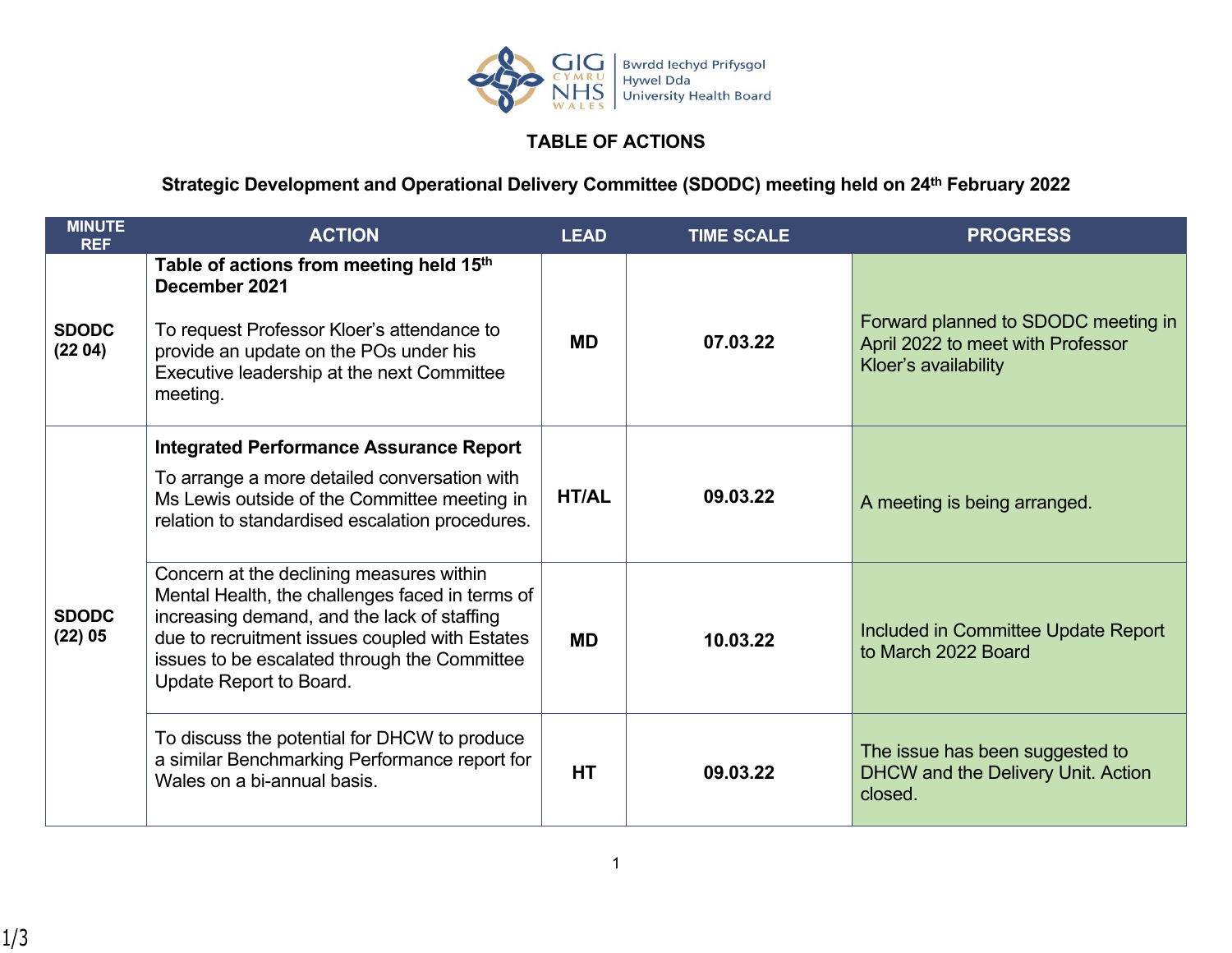|                           | For an update on any actions emanating from<br>discussions at Board Seminar on 11th March<br>2022 to be provided to SDODC in April 2022.                                                                                                                                                                 | <b>HT</b> | 14.04.22 | No update necessary as no actions<br>were assigned.                                                                                   |
|---------------------------|----------------------------------------------------------------------------------------------------------------------------------------------------------------------------------------------------------------------------------------------------------------------------------------------------------|-----------|----------|---------------------------------------------------------------------------------------------------------------------------------------|
|                           | A Healthier Mid and West Wales<br><b>Programme Business Case (PBC)</b><br>For the PBC submission feedback from WG to<br>be presented to SDODC in April 2022.                                                                                                                                             | <b>LD</b> | 14.04.22 | Complete - included on the agenda for<br>28th April 2022 SDODC meeting.                                                               |
| <b>SDODC</b><br>$(22)$ 08 | Engagement to be considered with local<br>representatives, including town and community<br>Councillors, given their critical role in<br>understanding their communities and<br>constituents.                                                                                                             | <b>LD</b> | 09.03.22 | Due to being in purdah, it has been<br>agreed that this action will be taken<br>forward following the local elections in<br>May 2022. |
|                           | To share the final PBC submission with<br><b>SDODC Members.</b>                                                                                                                                                                                                                                          | <b>LD</b> | 07.03.22 | E-mailed to SDODC Members on<br>07.03.2022                                                                                            |
| <b>SDODC</b><br>$(22)$ 09 | <b>Stroke Services Re-design</b><br>High level Executive to Executive discussions<br>on HASU to continue as part of 'A Regional<br>Collaboration for Health' (ARCH) and for this<br>matter to be escalated through the Committee<br>Update Report to Board.                                              | <b>MD</b> | 10.03.22 | Included in Committee Update Report<br>to March 2022 Board                                                                            |
| <b>SDODC</b><br>$(22)$ 10 | <b>Planning Objectives update including</b><br>delivery of the Q3 actions from the 2021/22<br><b>Annual Plan</b><br>For updated progress against each planning<br>objective, together with an update on the<br>transition to a new set of planning objectives,<br>to be provided to SDODC in April 2022. | <b>LD</b> | 14.04.22 | Subsequent to this action, it has been<br>agreed to present a closure report on<br>progress during 2021/22 to Board.                  |
| <b>SDODC</b><br>$(22)$ 12 | <b>Dementia Strategy</b>                                                                                                                                                                                                                                                                                 | <b>RD</b> | 10.03.22 | Complete – revised report presented to<br>Board on 31 <sup>st</sup> March 2022                                                        |